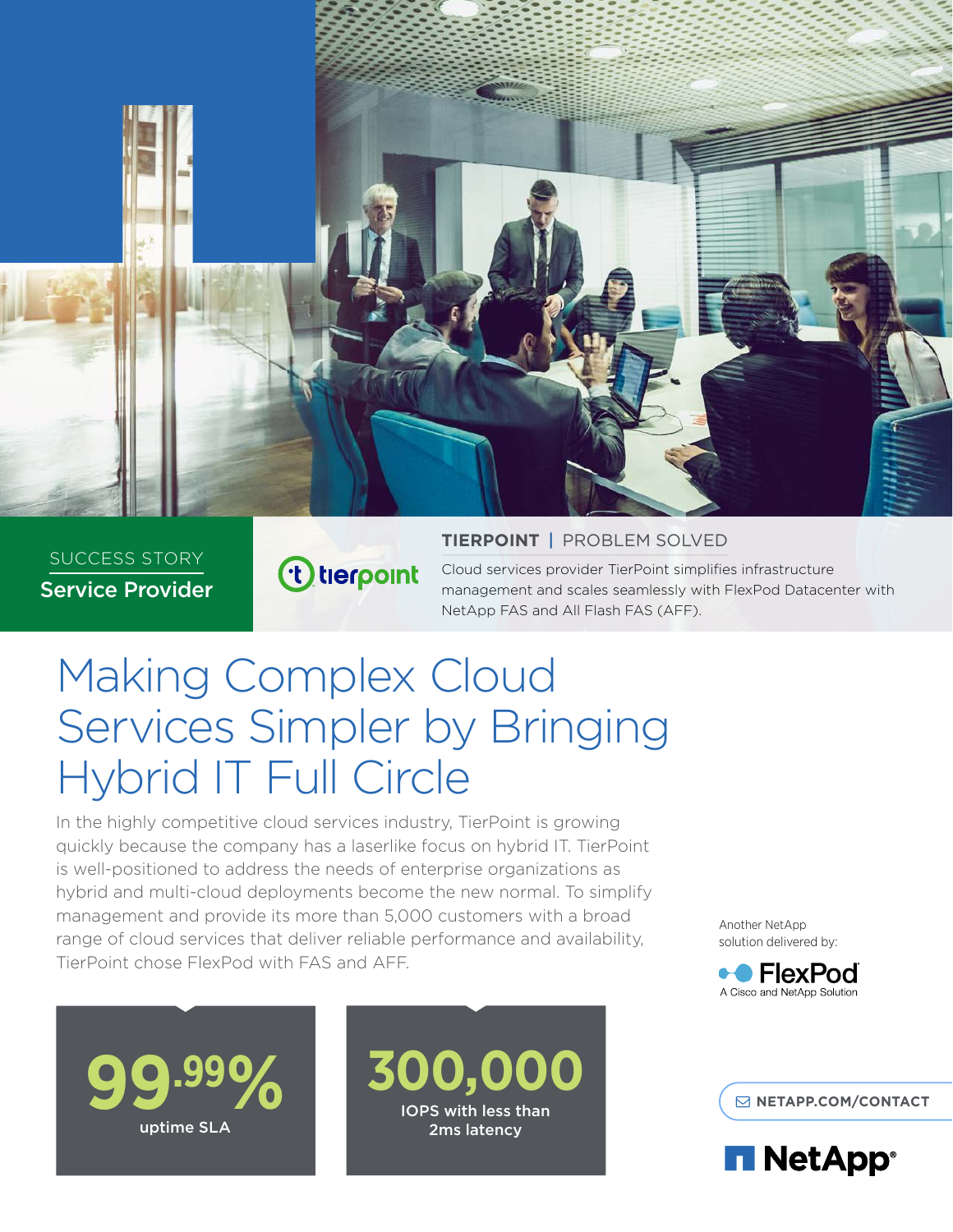"Our customers rely on TierPoint to help them develop and execute their IT strategy. Regardless of where our customers are located, we have a nearby data center facility. As a result, we can focus on managing our clients' applications regardless of where they physically reside—on premise, at one of our data centers, or in the cloud."

David Hines Vice President of Architecture and Engineering, TierPoint

With 40 geographically diverse data centers in 20 markets, TierPoint offers an extensive portfolio of hybrid IT solutions that include cloud, colocation, security, and managed services. The company's expertise around hybrid IT integration and customization enables customers to increase business agility, drive performance, and improve risk management.

"Our customers rely on TierPoint to help them develop and execute their IT strategy," explains David Hines, Vice President of Architecture and Engineering at TierPoint. "Regardless of where our customers are located, we have a nearby data center facility. As a result, we can focus on managing our clients' applications regardless of where they physically reside—on premise, at one of our data centers, or in the cloud."

TierPoint boasts one of the largest customer bases in the industry with over 5,000 clients in every vertical, from small businesses to mid-market enterprises and Fortune 500 companies. These clients include the Bill & Melinda Gates Foundation, the Jacksonville Jaguars, and Gonzaga University. Regardless of their size or industry, TierPoint's clients have the highest expectations for reliability, performance, and security.

In the past, TierPoint relied on a multitude of single-purpose, dedicated devices to meet the diverse needs of its clients. But the company soon discovered that this approach couldn't scale at its current pace of growth.

After exhaustive performance, availability, and fail-over testing, TierPoint chose FlexPod with FAS—later adding AFF—to support a broad array of services, from colocation to managed and multitenant cloud services.

"By using FlexPod with AFF, we have created a unified storage infrastructure that can service all of our needs inside the data center," explains Hines. "FlexPod with AFF enables us

to drive new efficiencies and minimize footprint. It makes our jobs much easier."

### **NONSTOP EXTREME PERFORMANCE**

With its FlexPod infrastructure, TierPoint has provided nonstop data availability with zero data loss. The company can also perform upgrades without disruption and scale seamlessly without impacting customer operations.

"The entire stack supports high availability," explains Hines. "Our current SLA for multitenant cloud or shared storage services is four nines, but we are now able to target five nines, which is essentially zero downtime in a month."

TierPoint's All Flash FAS systems also deliver over 300,000 IOPS while sustaining less than 2ms latency—a significant improvement over the 20, 30, or even 50ms latency of the company's previous infrastructure.

"At even 20ms latency, customers become frustrated—as they should," says Hines. "Being able to standardize on AFF has been a significant win for us, and we are very pleased with its performance."

With FlexPod with FAS and AFF, TierPoint can help customers take advantage of hybrid cloud environments without sacrificing the safety of their data. Secure multitenancy features enable TierPoint to provide the security of a dedicated environment with the cost-efficiency of a shared storage environment. Integrated data protection features enable high availability,